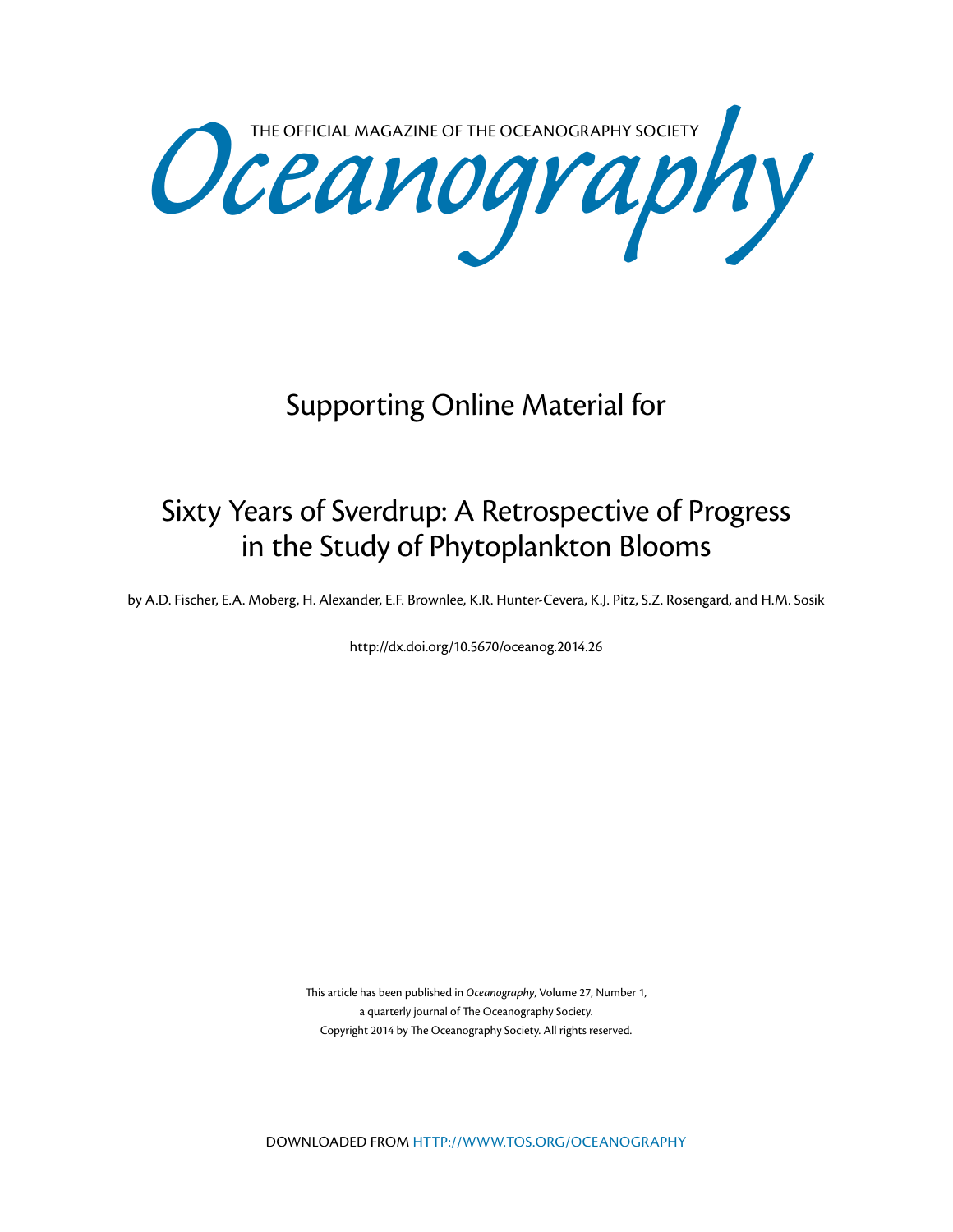## **Supplementary Bibliography**

- Alasaarela, E. 1979. Phytoplankton and environmental-conditions in central and coastal a reas of the Bothnian Bay. *Annales Botanici Fennici* 16:241–274.
- Alkire, M., E. D'Asaro, and C. Lee. 2012. Estimates of net community production and export using high-resolution, Lagrangian measurements of O 2, NO 3−, and POC. *Deep Sea Research Part I: Oceanographic Research Papers* 64:157–174.
- Anderson, G.C. 1964. The seasonal and geographic distribution of primary productivity off the Washington and Oregon coasts. *Limnology and Oceanography* 9:284–302.
- Apollonio, S. 1980. Primary production in Dumbell Bay in the Arctic Ocean. *Marine Biology* 61:41–51.
- Aron, W. 1959. Midwater trawling studies in the North Pacific. *Limnology and Oceanography* 4:409–418.
- Aron, W. 1962. The distribution of animals in the eastern North Pacific and its relationship to physical and chemical conditions. *Journal of the Fisheries Research Board of Canada* 19:271–314.
- Azam, F., T. Fenche, and J. Field. 1983. The ecological role of water-column microbes in the sea. *Marine Ecology Progress Series* 10:257–263.
- Backhaus, J., H. Wehde, E. Hegseth, and J. Kämpf. 1999. "Phyto-convection": the role of oceanic convection in primary production. *Marine Ecology Progress Series* 189:77–92.
- Backhaus, J., H. Wehde, E. Hegseth, X. Irigoien, K. Hatten, and K. Logemann. 2003. Convection and primary production in winter. *Marine Ecology Progress Series* 251:1–14.
- Bannister, T. 1974. A general theory of steady state phytoplankton growth in a nutrient saturated mixed layer. *Limnology and Oceanography* 19:13–30.
- Banse, K. 1992. Grazing, temporal changes of phytoplankton concentrations, and the microbial loop in the open sea. Pp. 409–440. in *Primary Productivity and Biogeochemical Cycles in the Sea*. P. G. Falkowski and A. D. Woodhead eds., PlenumPress, New York, New York, USA.
- Banse, K. 2002. Steemann Nielsen and the zooplankton. *Hydrobiologia* 480:15–28.
- Behrenfeld, M., and P. Falkowski. 1997a. A consumer's guide to phytoplankton primary productivity models. *Limnology and Oceanography* 42:1479–1491.
- Behrenfeld, M., and P. Falkowski. 1997b. Photosynthetic rates derived from satellite-based chlorophyll concentration. *Limnology and Oceanography* 42:1–20.
- Behrenfeld, M., E. Boss, D. Siegel, and D. Shea. 2005. Carbon‐based ocean productivity and phytoplankton physiology from space. *Global Biogeochemical Cycles* 19.
- Behrenfeld, M.J. 2010. Abandoning sverdrup's critical depth hypothesis on phytoplankton blooms. *Ecology* 91:977– 989.
- Behrenfeld, M.J., and E.S. Boss. 2013. Resurrecting the ecological underpinnings of ocean plankton blooms. *Annual Review of Marine Science* 6:1–28.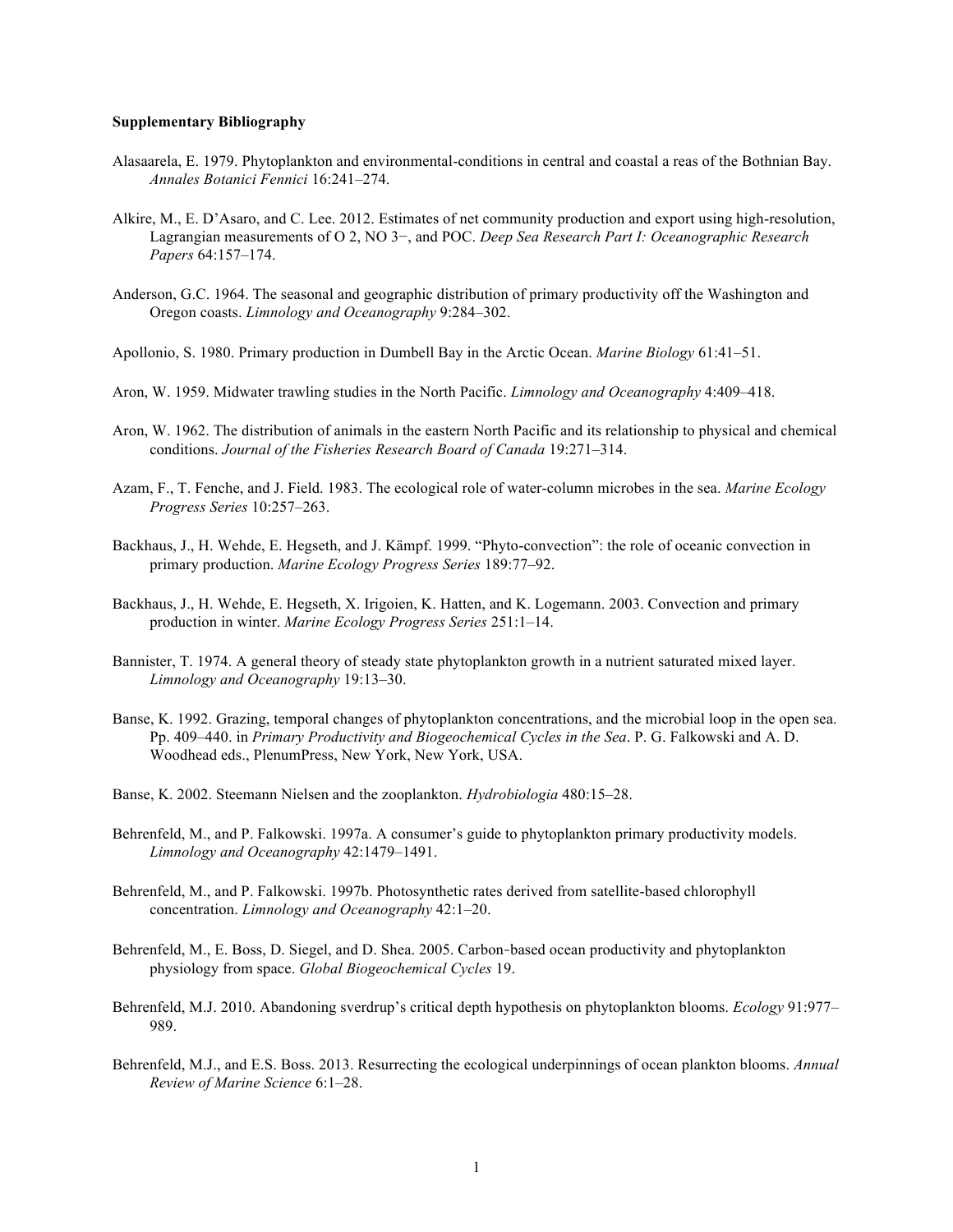- Beklemis, C.W., H.J. Semina, N. V Parin, and A.A. Neyman. 1972. Biotope in marine environment. *Marine Biology* 15:57.
- Berger, S., S. Diehl, H. Stibor, G. Trommer, and M. Ruhenstroth. 2010. Water temperature and stratification depth independently shift cardinal events during plankton spring succession. *Global Change Biology* 16:1954–1965.
- Berger, S., S. Diehl, H. Stibor, G. Trommer, M. Ruhenstroth, A. Wild, A. Weigert, C. Jager, and M. Striebel. 2007. Water temperature and mixing depth affect timing and magnitude of events during spring succession of the plankton. *Oecologia* 150:643–654.
- Berland, B.R., D.J. Bonin, and S. Maestrin. 1974. Enrichment experiments on surface sea-water samples from northwestern part of Mediterranean Sea during mediprod-i cruise of RV Jean-Charcot (1969) with special reference to factors limiting primary productivity. *Annales De L Institut Oceanographique* 50:5–25.
- Berland, B.R., D. Bonin, B. Coste, S. Maestrin, and H.J. Minas. 1973. Influence of winter conditions on phytoplankton and zooplankton production in Northwestern-Mediterranean .3. characterization of surface waters by means of algal cultures. *Marine Biology* 23:267–274.
- Bigelow, H. 1926. Plankton of the offshore waters of the Gulf of Maine. 968:Govt. print. off.
- Bindloss, M.E. 1976. The light-climate of Loch Leven, a shallow Scottish lake, in relation to primary production by phytoplankton. *Freshwater Biology* 6:501–518.
- Bindloss, M.E. 2012. Estimates of net community production and export using high-resolution, Lagrangian measurements of O2, NO3−, and POC through the evolution of a spring diatom bloom in the North Atlantic. *Deep Sea Research Part I: Oceanographic Research Papers* 64:157–174.
- Blain, S., P. Tréguer, S. Belviso, E. Bucciarelli, M. Denis, S. Desabre, M. Fiala, V. Martin Jézéquel, J. Le Fèvre, P. Mayzaud, J.-C. Marty, and S. Razouls. 2001. A biogeochemical study of the island mass effect in the context of the iron hypothesis: Kerguelen Islands, Southern Ocean. *Deep Sea Research Part I: Oceanographic Research Papers* 48:163–187.
- Boccaletti, G., R. Ferrari, and B. Fox-Kemper. 2007. Mixed layer instabilities and restratification. *Journal of Physical Oceanography* 37:2228–2250.
- Boss, E., and M. Behrenfeld. 2010. In situ evaluation of the initiation of the North Atlantic phytoplankton bloom. *Geophysical Research Letters* 37.
- Boss, E., D. Swift, L. Taylor, P. Brickley, R. Zaneveld, S. Riser, M.J. Perry, and P.G. Strutton. 2008. Observations of pigment and particle distributions in the western North Atlantic from an autonomous float and ocean color satellite. *Limnology and Oceanography* 53:2112–2122.
- Breitbart, M. 2012. Marine viruses: truth or dare. *Marine Science* 4:425–448.
- Briggs, N., M.J. Perry, I. Cetinić, C. Lee, E. D'Asaro, A.M. Gray, and E. Rehm. 2011. High-resolution observations of aggregate flux during a sub-polar North Atlantic spring bloom. *Deep Sea Research Part I: Oceanographic Research Papers* 58:1031–1039.

Browne, C. 1942. Liebig and the law of the minimum. *Liebig and after Liebig. Publication* 16:71–82.

Calbet, A., and M. Landry. 2004. Phytoplankton growth, microzooplankton grazing, and carbon cycling in marine systems. *Limnology and Oceanography* 49:51–57.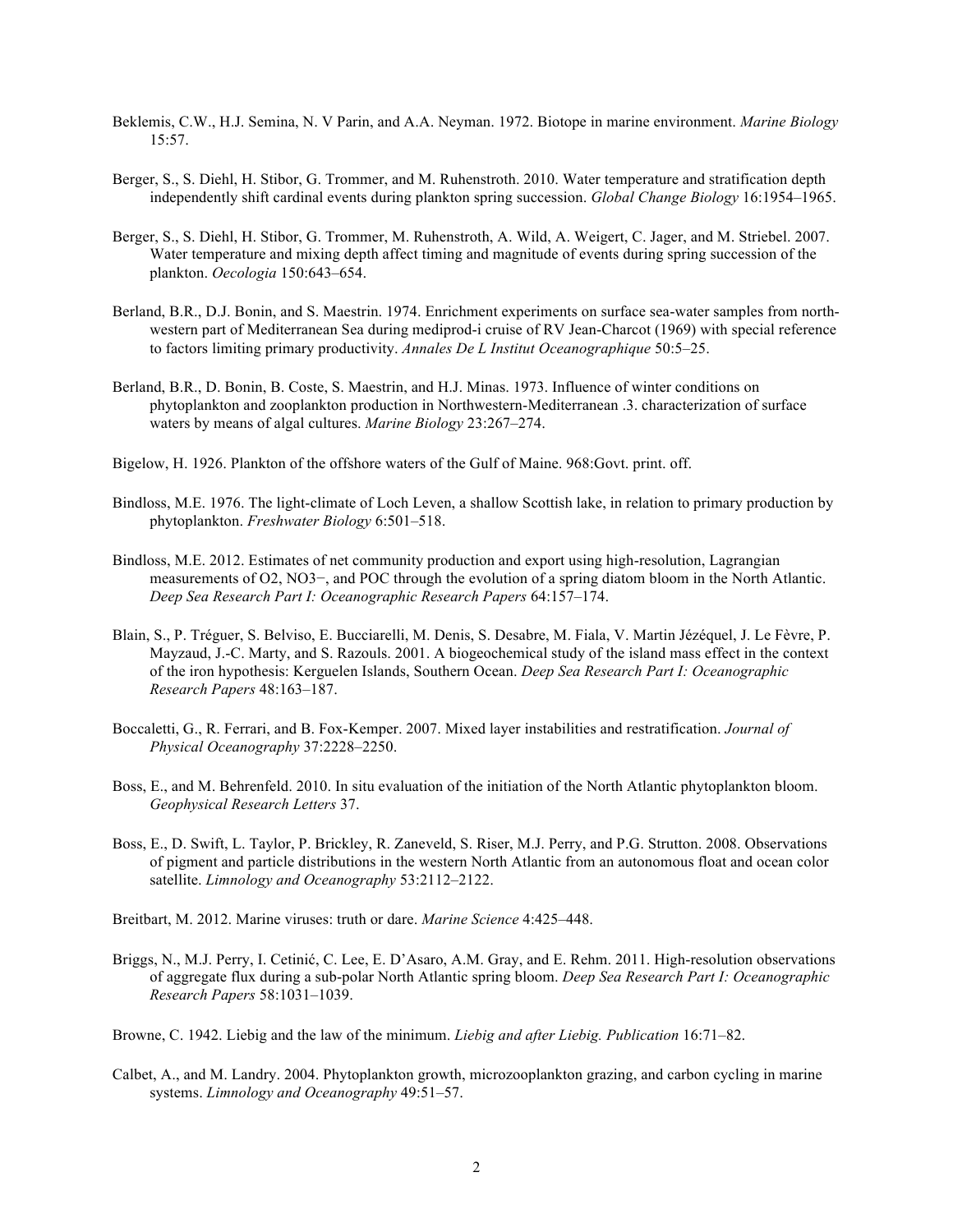Capone, D.G. 1997. Trichodesmium, a Globally Significant Marine Cyanobacterium. *Science* 276:1221–1229.

- Carlson, C., H. Ducklow, and A. Michaels. 1994. Annual flux of dissolved organic carbon from the euphotic zone in the northwestern Sargasso Sea. *Nature* 371:405–408.
- Carmack, E.C., C.B.J. Gray, C.H. Pharo, and R.J. Daley. 1979. Importance of lake-river interaction on seasonal patterns in the general-circulation of Kamloops Lake, British-Columbia. *Limnology and Oceanography* 24:634–644.
- Carvalho, M.C., and B.D. Eyre. 2012. Measurement of planktonic CO2 respiration in the light. *Limnology and Oceanography: Methods* 10:167–178.
- Caswell, H. 1988. Theory and models in ecology: A different perspective. *Ecological Modelling* 43:33–44.
- Charette, M.A., M.E. Gonneea, P.J. Morris, G. Fones, H. Planquette, I. Salter, and A.N. Garabato. 2007. Radium isotopes as tracers of iron sources fueling a Southern Ocean phytoplankton bloom. *Deep Sea Research Part II: Topical Studies in Oceanography* 54:1989–1998.
- Chisholm, S.W., R.J. Olson, E.R. Zettler, R. Goericke, J.B. Waterbury, and N.A. Welschmeyer. 1988. A novel freeliving prochlorophyte abundant in the oceanic euphotic zone. *Nature* 334:340–343.
- Chisholm, S.W., S.L. Frankel, R. Goericke, R.J. Olson, B. Palenik, J.B. Waterbury, L. West-Johnsrud, and E.R. Zettler. 1992. Prochlorococcus marinus nov. gen. nov. sp.: an oxyphototrophic marine prokaryote containing divinyl chlorophyll a and b. *Archives of Microbiology* 157:297–300.
- Chiswell, S. 2011. Annual cycles and spring blooms in phytoplankton: don't abandon Sverdrup completely. *Marine Ecology Progress Series* 443:39–50.
- Claustre, H., Y. Huot, I. Obernosterer, B. Gentili, D. Tailliez, and M. Lewis. 2008. Gross community production and metabolic balance in the South Pacific Gyre, using a non intrusive bio-optical method. *Biogeosciences* 5:463– 474.
- Cole, J.J., and N.F. Caraco. 2001. Carbon in catchments: connecting terrestrial carbon losses with aquatic metabolism. *Marine and Freshwater Research* 52:101–110.
- Colebrook, J.M. 1979. Continuous plankton records: Seasonal cycles of phytoplankton and copepods in the North Atlantic ocean and the North Sea. *Marine Biology* 51:23–32.
- Conover, S.A.M. 1975. Nitrogen utilization during spring blooms of marine phytoplankton in Bedford Basin, Nova Scotia, Canada. *Marine Biology* 32:247–261.
- Corner, E.D.S., and A.G. Davies. 1971. Plankton as a factor in nitrogen and phosphorus cycles in the sea. *Advances in Marine Biology* 9:101–204.
- Coste, B., J. Gostan, and H.J. Minas. 1972. Influence of winter conditions on phytoplankton and zooplankton production in northwestern part of Mediterranean .1. hydrological structures and nutrient distribution. *Marine Biology* 16:320–348.
- Croft, M.T., A.D. Lawrence, E. Raux-Deery, M.J. Warren, and A.G. Smith. 2005. Algae acquire vitamin B12 through a symbiotic relationship with bacteria. *Nature* 438:90–93.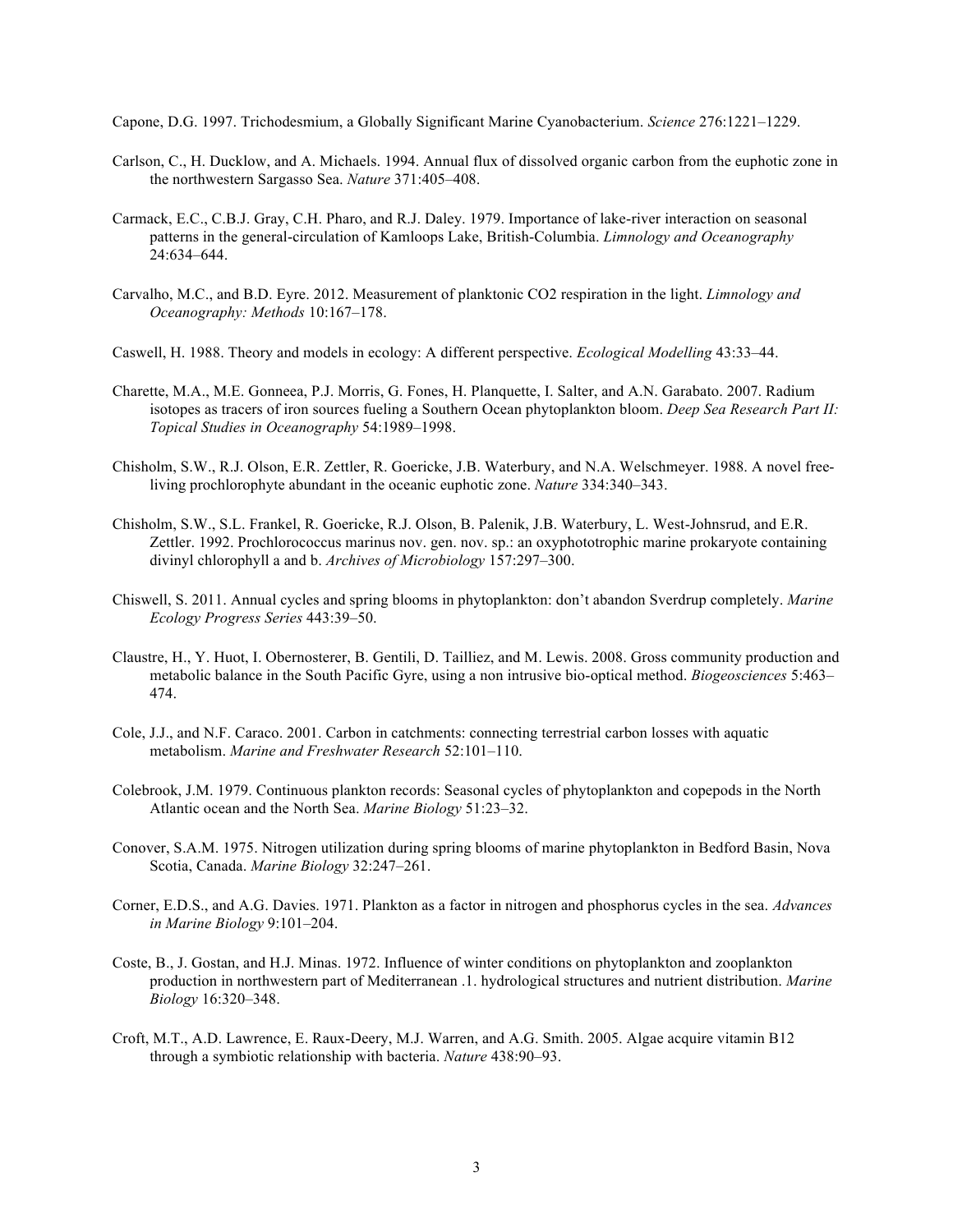- Cushing, D.H. 1959. The seasonal variation in oceanic production as a problem in population dynamics. *Journal Du Conseil* 24:455–464.
- Cushing, D.H. 1962. An Alternative Method of Estimating the Critical Depth. *ICES Journal of Marine Science* 27:131–140.
- Cushing, D.H. 1966. Biological and hydrographic changes in British Seas during last 30 years. *Biological Reviews of the Cambridge Philosophical Society* 41:221–256.
- Cushing, D.H. 1971. Upwelling and production of fish. *Advances in Marine Biology* 9:255–334.
- D'Asaro, E.A. 2008. Convection and the seeding of the North Atlantic bloom. *Journal of Marine Systems* 69:233– 237.
- Dale, T., F. Rey, and B. Heimdal. 1999. Seasonal development of phytoplankton at a high latitude oceanic site. *Sarsia* 85:419–435.
- Dandonneau, Y. 1979. Chlorophyll concentrations in the southwest tropical Pacific a comparison with other tropical oceanic areas. *Oceanologica Acta* 2:133–142.
- Davis, C.S., S.M. Gallager, M. Marra, and W. Kenneth Stewart. 1996. Rapid visualization of plankton abundance and taxonomic composition using the Video Plankton Recorder. *Deep Sea Research Part II: Topical Studies in Oceanography* 43:1947–1970.
- Denman, K., and A. Gargett. 1983. Time and Space Scales of Vertical Mixing and Advetion of Phytoplankton in the Upper Ocean. *American Society of Limnology and Oceanography* 28:801–815.
- Dillon, T.M., and D.R. Caldwell. 1980. The Batchelor spectrum and dissipation in the upper ocean. *Journal of Geophysical Research* 85:1910.
- Doyle, R.W., and R. V Poore. 1973. Nutrient competition and division synchrony in phytoplankton. *Journal of Experimental Marine Biology and Ecology* 14:201–210.
- Droop, M.R. 1974. Nutrient status of algal cells in continuous culture. *Journal of the Marine Biological Association of the United Kingdom* 54:825–855.
- Ducklow, H., and R. Harris. 1993. Introduction to the JGOFS North Atlantic bloom experiment. *Deep Sea Research Part II: Topical Studies in Oceanography* 1–8.
- DuRand, M.D., R.J. Olson, and S.W. Chisholm. 2001. Phytoplankton population dynamics at the Bermuda Atlantic Time-series station in the Sargasso Sea. *Deep Sea Research Part II: Topical Studies in Oceanography* 48:1983–2003.
- Dusenberry, J.A., R.J. Olsen, and S.W. Chisholm. 1999. Frequency distributions of phytoplankton single-cell fluorescence and vertical mixing in the surface ocean. *Limnology and Oceanography* 44:431–435.
- Ebert, U., M. Arrayás, N. Temme, B. Sommeijer, and J. Huisman. 2001. Critical conditions for phytoplankton blooms. *Bulletin of Mathematical Biology* 63:1095–1124.

Edmondson, W.T. 1956. The relation of photosynthesis by phytoplankton to light in lakes. *Ecology* 37:161–174.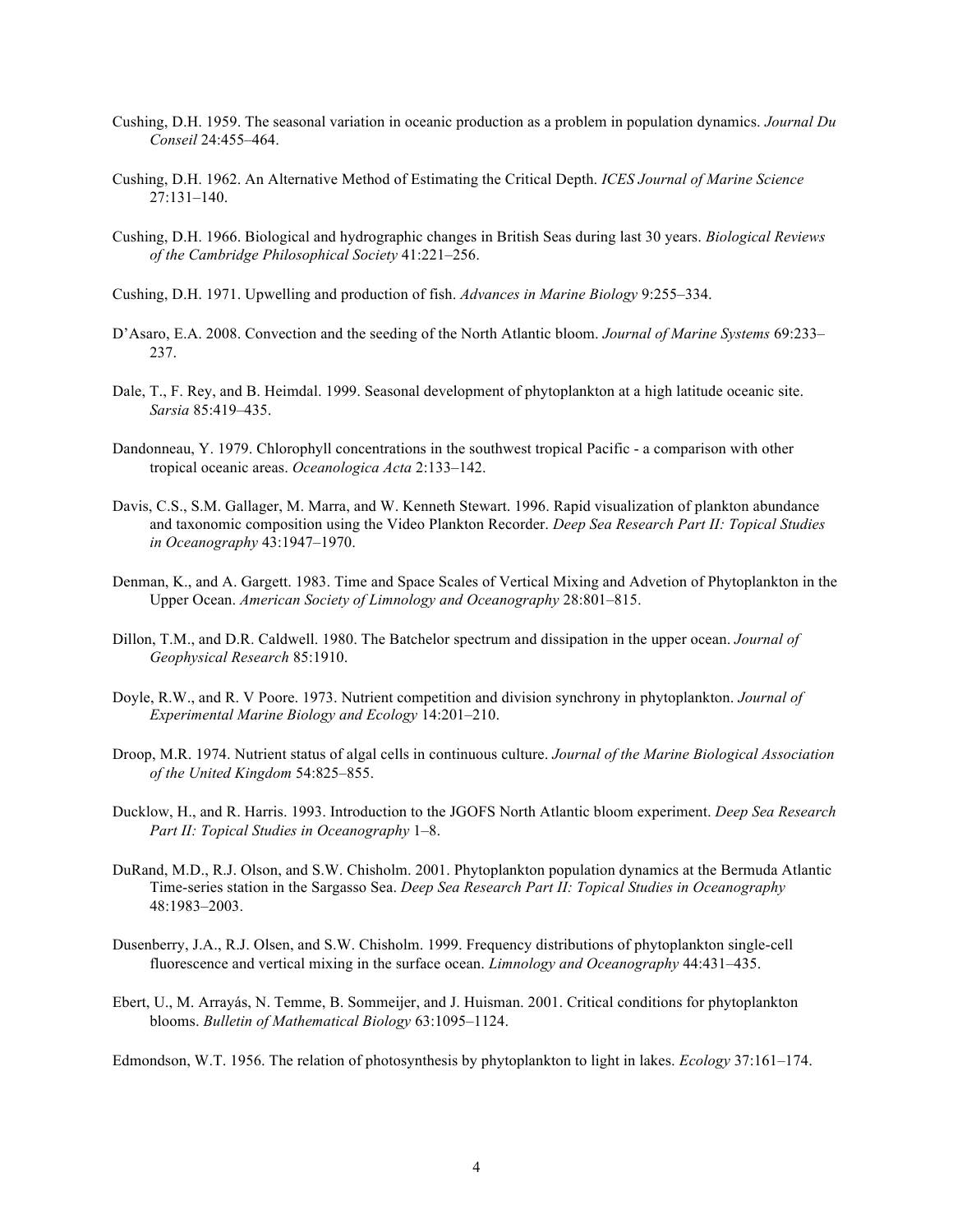Eilertsen, H. 1989. Phaeocystis pouchetii (Hariot) Lagerheim, a key species in Arctic marine ecosystems: life history and physiology. *Rapp Pv Reun Cons Int Explor Mer*.

Eilertsen, H., and H.C. Ellertsen. 1993. Spring blooms and stratification. *Nature* 363:24–24.

- Eilertsen, H., B. Schei, and J. Taasen. 1981a. Investigations on the plankton community of Bals-fjorden, Northern Norway: The phytoplankton 1976–1978. Abundance, species composition, and succession. *Sarsia* 66:129– 141.
- Eilertsen, H., S. Sandberg, and H. Tøllefsen. 1995. Photoperiodic control of diatom spore growth; a theory to explain the onset of phytoplankton blooms . *Marine Ecology Progress Series* 116:303–307.
- Eilertsen, H.C., B. Schei, and J.P. Taasen. 1981b. Investigations on the plankton community of Bals-fjorden, Northern Norway. *Sarsia* 66:129–141.
- Evans, G.T. 1988. A framework for discussing seasonal succession and coexistence of phytoplankton species. *Limnology and Oceanography* 33:1027–1036.
- Evans, G.T., and J.S. Parslow. 1985. A model of annual plankton cycles. *Biological Oceanography* 3:327–347.
- Falkowski, P.G., and T.G. Owens. 1978. Effects of light-intensity on photosynthesis and dark respiration in six species of marine-phytoplankton. *Marine Biology* 45:289–295.
- Falkowski, P.G., and A.D. Woodhead. 1992. *Primary Productivity and Biogeochemical Cycles in the Sea*. PlenumPress, New York, 550 pp.
- Falkowski, P.G., R. Barber, and V. Smetacek. 1998. Biogeochemical Controls and Feedbacks on Ocean Primary Production. *Science* 281:200–206.
- Fauchereau, N., and A. Tagliabue. 2011. The response of phytoplankton biomass to transient mixing events in the Southern Ocean. *Geophysical Research Letters* 38.
- Fenchel, T. 1982. Ecology of heterotrophic microflagellates. II. Bioenergetics and growth. *Marine Ecology Progress Series* 8:225–231.
- Fitzwater, S., G. Knauer, and J. Martin. 1982. Metal contamination and its effect on primary production measurements. *Limnology and Oceanography* 27:544–551.
- Fogg, G.E. 1991. The phytoplanktonic ways of life. *New Phytologist* 118:191–232.
- Fortier, L., and L. Legendre. 1979. Short-term control of the variability of estuarial phytoplankton vertical stability and critical depth. *Journal of the Fisheries Research Board of Canada* 36:1325–1335.
- Fox-Kemper, B., R. Ferrari, and R. Hallberg. 2008. Parameterization of mixed layer eddies. Part I: Theory and diagnosis. *Journal of Physical Oceanography* 38:1145–1165.
- Francisco, D., R. Mah, and A. Rabin. 1973. Acridine orange-epifluorescence technique for counting bacteria in natural waters. *Journal of the American Microscopical Society* 92:416–421.
- Franks, P. 2002. NPZ models of plankton dynamics: their construction, coupling to physics, and application. *Journal of Oceanography* 58:379–387.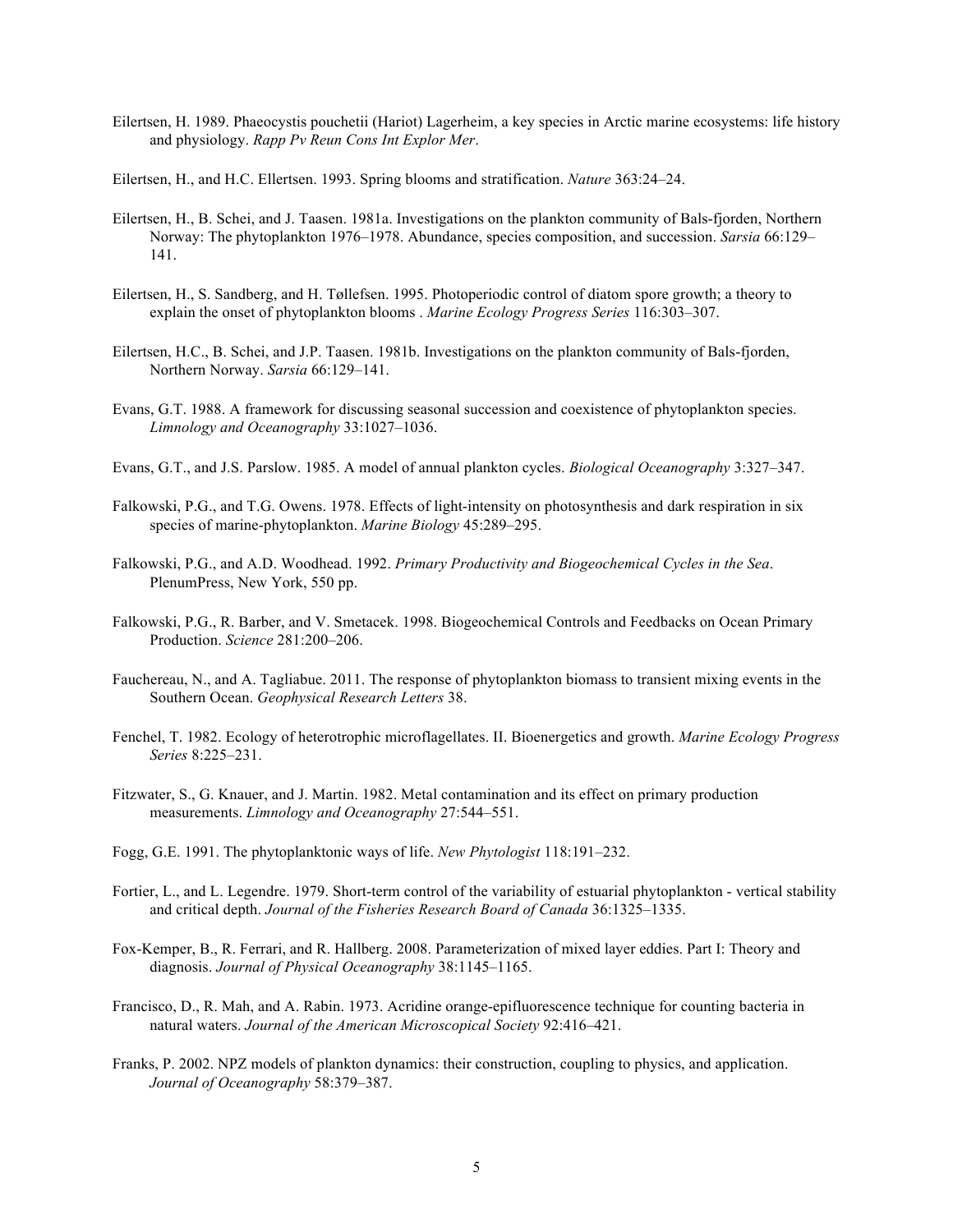- Gachter, R., R. Vollenwe, and W. Gloosche. 1974. Seasonal-variations of temperature and nutrients in surface waters of Lakes Ontario and Erie. *Journal of the Fisheries Research Board of Canada* 31:275–290.
- Gallegos, C.L., and T. Platt. 1982. Phytoplankton production and water motion in surface mixed layers. *Deep Sea Research Part A. Oceanographic Research Papers* 29:65–76.
- Ghosal, S., and S. Mandre. 2003. A simple model illustrating the role of turbulence on phytoplankton blooms. *Journal of Mathematical Biology* 46:333–346.
- Del Giorgio, P.A., and P.J. le B. Williams. 2005. *Respiration in Aquatic Ecosystems*. Oxford University Press, 326 pp.
- Giovannoni, S., and K. Vergin. 2012. Seasonality in ocean microbial communities. *Science* 335:671–676.
- Gostan, J., and P. Nival. 1963. Oceanographie distribution hivernale des caracteristiques hydrologiques en Mer Ligure et estimation de labondance du phytoplanction par la methode des pigments. *Comptes Rendus Hebdomadaires Des Seances De L Academie Des Sciences* 257:2872–&.
- Gran, H., and T. Braarud. 1935. A quantitative study on the phytoplankton of the Bay of Fundy and the Gulf of Maine (including observations on hydrography, chemistry and morbidity). *Journal Biology Board Canada* 1:219–467.
- Grant, H., R. Stewart, and A. Moilliet. 1962. Turbulence spectra from a tidal channel. *Journal of Fluid Mechanics* 12:241–268.
- Grant, H., B. Hughes, W. Vogel, and A. Moilliet. 1968a. The spectrum of temperature fluctuations in turbulent flow. *Journal of Fluid Mechanics* 34:423–442.
- Grant, H.L., A. Moilliet, and W.M. Vogel. 1968b. Some observations of the occurrence of turbulence in and above the thermocline. *Journal of Fluid Mechanics* 34:443–448.
- Gregg, M. 1991. The study of mixing in the ocean: A brief history. *Oceanography* 4:39–45.
- Haas, L.W. 1977. Effect of spring-neap tidal cycle on vertical salinity structure of James, York and Rappahannock Rivers, Virginia, USA. *Estuarine and Coastal Marine Science* 5:485–496.
- Hansen, E., and H.C. Eilertsen. 2007. Do the polyunsaturated aldehydes produced by Phaeocystis pouchetii (Hariot) Lagerheim influence diatom growth during the spring bloom in Northern Norway? *Journal of Plankton Research* 29:87–96.
- Hansen, G., and H. Eilertsen. 1995. Modelling the onset of phytoplankton blooms: a new approach. *Ecology of Fjords and Coastal Waters* 73–83.
- Harris, G. 1984. Phytoplankton productivity and growth measurements: past, present and future. *Journal of Plankton Research* 6:219–237.
- Hedges, J., R. Keil, and R. Benner. 1997. What happens to terrestrial organic matter in the ocean? *Organic Geochemistry* 27:195–212.
- Heimdal, B. 1974. Composition and abundance of phytoplankton in the Ullsfjord area, North Norway. *Astarte*.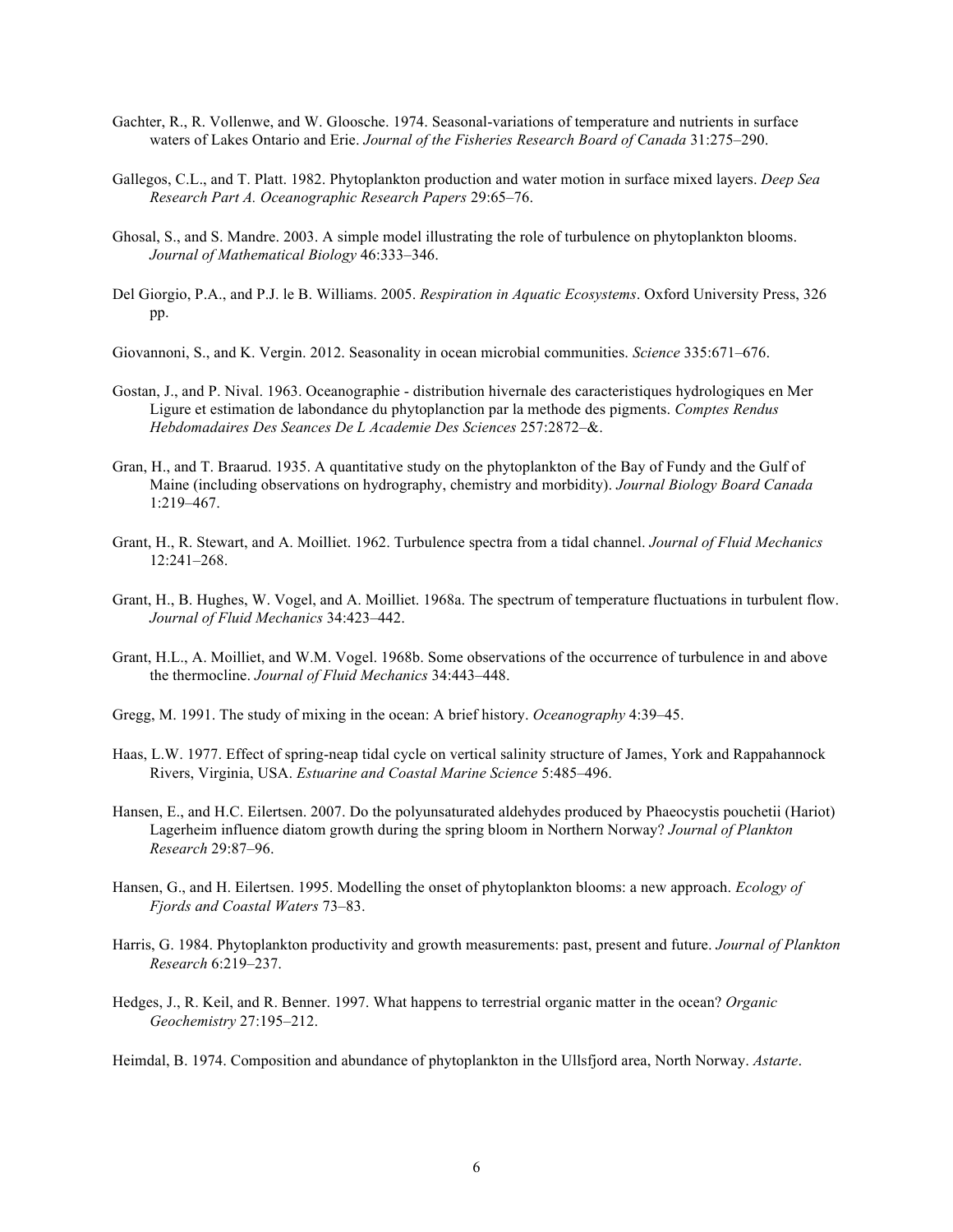- Henson, S., I. Robinson, J. Allen, and J. Waniek. 2006. Effect of meteorological conditions on interannual variability in timing and magnitude of the spring bloom in the Irminger Basin, North Atlantic. *Deep Sea Research Part I: Oceanographic Research Papers* 53:1601–1615.
- Heukelekian, H., D. Bloodgood, N. Chamerlin, G. Edwards, M. Ettinger, I. Gellman, C. Henderson, R. Hoak, R. Ingols, P. Kabler, M. Katz, R. Kountz, R. Manganelli, G. McDermott, P. McGauhey, W. Moggio, W. Moore, H. Orford, R. Palange, C. Palmer, G. Rohlich, L. Setter, D. Smith, C. Tarzwell, H. Trebler, Tsivoglou, and L. Van Kleeck. 1955. A critical review of the literature of 1954 on sewage, waste treatment, and water pollution. *Sewage and Industrial Wastes* 27:633–688.
- Hickel, W. 1967. Investigations on phytoplankton bloom in Western Baltic. *Helgolander Wissenschaftliche Meeresuntersuchungen* 16:3–66.
- Himmelman, J.H. 1975. Phytoplankton as a stimulus for spawning in 3 marine invertebrates. *Journal of Experimental Marine Biology and Ecology* 20:199–214.
- Himmelman, J.H. 1979. Factors regulating the reproductive-cycles of 2 Northeast Pacific chitons, Tonicella-lineata and Tonicella-insignis. *Marine Biology* 50:215–225.
- Hiscock, M.R., V.P. Lance, A.M. Apprill, R.R. Bidigare, Z.I. Johnson, B.G. Mitchell, W.O. Smith, and R.T. Barber. 2008. Photosynthetic maximum quantum yield increases are an essential component of the Southern Ocean phytoplankton response to iron. *Proceedings of the National Academy of Sciences of the United States of America* 105:4775–4780.
- Hobbie, J., R. Daley, and S. Jasper. 1977. Use of nuclepore filters for counting bacteria by fluorescence microscopy. *Applied and Environmental Microbiology* 33:1225–1228.
- Hobson, L.A. 1966. Some influences of Columbia River effluent on marine phytoplankton during January 1961. *Limnology and Oceanography* 11:223–234.
- Hollibaugh, J., D.L.R. Seibert, and W.H. Thomas. 1981. Observations on the survival and germination of resting spores of three Chaetoceros (Bacillariophyceae) species. *Journal of Phycology* 17:1–9.
- Huisman, J., and F. Weissing. 1994. Light-limited growth and competition for light in well-mixed aquatic environments: an elementary model. *Ecology* 75:507–520.
- Huisman, J., and F. Weissing. 1999. Biodiversity of plankton by species oscillations and chaos. *Nature* 402:407– 410.
- Huisman, J., and B. Sommeijer. 2002. Population dynamics of sinking phytoplankton in light-limited environments: simulation techniques and critical parameters. *Journal of Sea Research* 48:83–96.
- Huisman, J., P. van Oostveen, and F. Weissing. 1999a. Species dynamics in phytoplankton blooms: incomplete mixing and competition for light. *The American Naturalist* 154:46–68.
- Huisman, J., P. van Oostveen, and F.J. Weissing. 1999b. Critical depth and critical turbulence: Two different mechanisms for the development of phytoplankton blooms. *Limnology and Oceanography* 44:1781–1787.
- Huisman, J., A.M. Johansson, E.O. Folmer, and F.J. Weissing. 2001. Towards a solution of the plankton paradox: the importance of physiology and life history. *Ecology Letters* 4:408–411.
- Huisman, J., M. Arrayás, U. Ebert, and B. Sommeijer. 2002. How do sinking phytoplankton species manage to persist? *The American Naturalist* 159:245–254.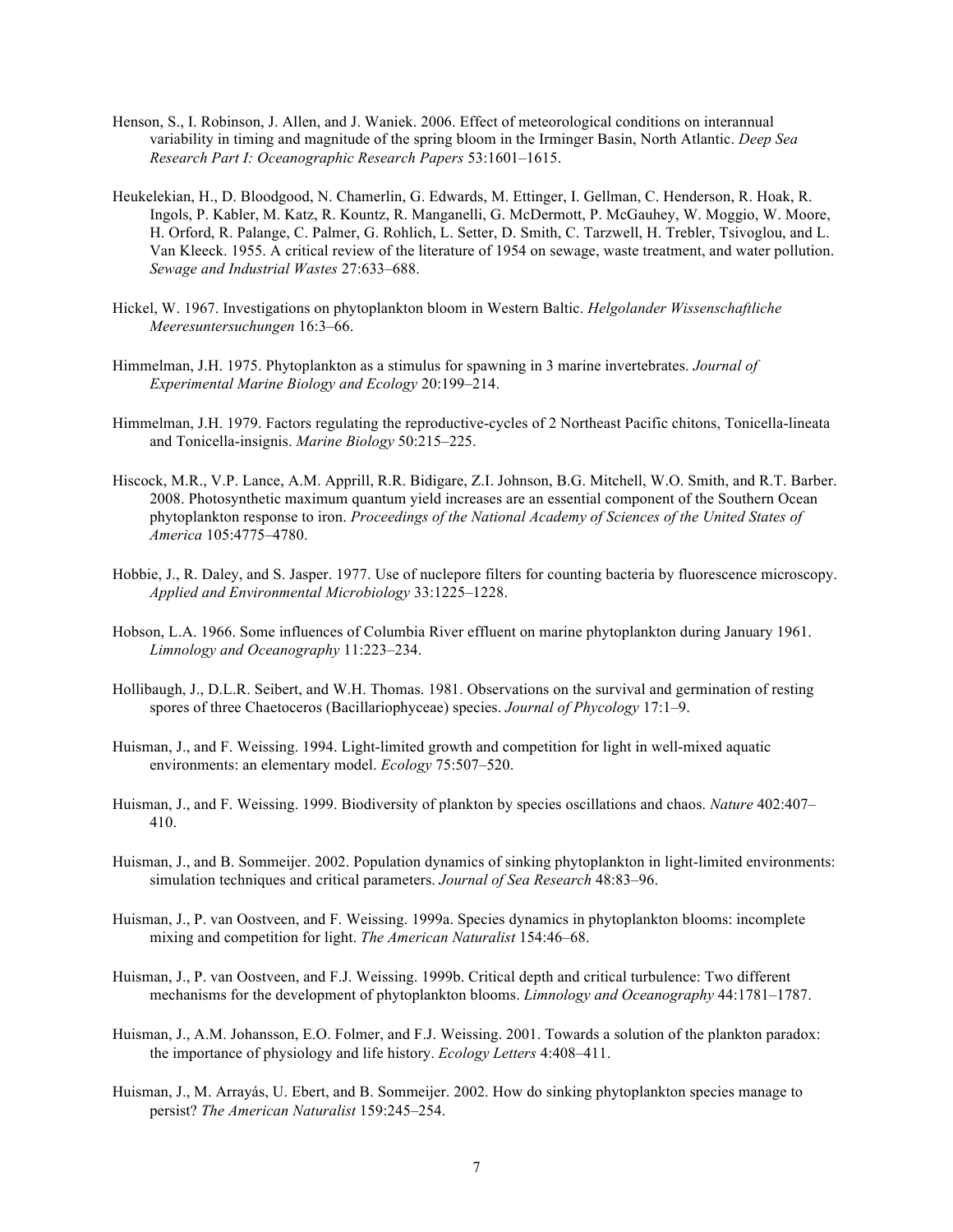- Huntsman, S.A., and R.T. Barber. 1977. Primary production off northwest Africa: the relationship to wind and nutrient conditions. *Deep Sea Research* 24:25–33.
- Huntsman, S.A., and W.G. Sunda. 1980. The role of trace metals in regulating phytoplankton growth with emphasis on Fe, Mn and Cu [iron, manganese, copper]. *Studies in Ecology* 7.
- Iverson, R.L., H.C. Curl, and J.L. Saugen. 1974a. Simulation model for wind-driven summer phytoplankton dynamics in Auke Bay, Alaska. *Marine Biology* 28:169–177.
- Iverson, R.L., H.B. Oconnors, D. Kirk, and K. Zakar. 1974b. Summer phytoplankton blooms in Auke-Bay, Alaska, driven by wind mixing of water column. *Limnology and Oceanography* 19:271–278.
- Jackson, G. 2008. Effect of mixed layer depth on phytoplankton removal by coagulation and on the critical depth concept. *Deep Sea Research Part I: Oceanographic Research Papers* 55:766–776.
- Jewson, D.H. 1976. Interaction of components controlling net phytoplankton photosynthesis in a well-mixed lake (Lough-Neagh Northern-Ireland). *Freshwater Biology* 6:551–576.
- Johnson, L. 1966. Temperature of maximum density of fresh water and its effect on circulation in Great Bear Lake. *Journal of the Fisheries Research Board of Canada* 23:963–973.
- Johnson, L. 1975. Physical and chemical characteristics of Great Bear Lake, Northwest Territories. *Journal of the Fisheries Research Board of Canada* 32:1971–1987.
- Karl, D.M., M.J. Church, J.E. Dore, R.M. Letelier, and C. Mahaffey. 2012. Predictable and efficient carbon sequestration in the North Pacific Ocean supported by symbiotic nitrogen fixation. *Proceedings of the National Academy of Sciences* 109:1842–1849.
- Kierstead, H., and L. Slobodkin. 1953. The size of water masses containing plankton blooms. *Journal of Marine Research* 12:141–147.
- Kimmel, B.L., and O.T. Lind. 1972. Factors affecting phytoplankton production in a eutrophic reservoir. *Archiv Fur Hydrobiologie* 71:124–141.
- Körtzinger, A., U. Send, R.S. Lampitt, S. Hartman, D.W.R. Wallace, J. Karstensen, M.G. Villagarcia, O. Llinás, and M.D. DeGrandpre. 2008. The seasonal p CO 2 cycle at 49°N/16.5°W in the northeastern Atlantic Ocean and what it tells us about biological productivity. *Journal of Geophysical Research* 113:C04020.
- Landry, M., R. Barber, R. Bidigare, F. Chai, K. Coale, H. Dam, M. Lewis, S. Lindley, J. McCarthy, M. Roman, D. Stoecker, P. Verity, and J. White. 1997. Iron and grazing constraints on primary production in the central equatorial Pacific: An EqPac synthesis. *Limnology and Oceanography* 42:405–418.
- Landry, M., and R. Hassett. 1982. Estimating the grazing impact of marine micro-zooplankton. *Marine Biologyiology* 67:283–288.
- Landry, M., J. Kirshtein, and J. Constantinou. 1995. A refined dilution technique for measuring the community grazing impact of microzooplankton, with experimental tests in the central equatorial Pacific. *Marine Ecology Progress Series* 120:53–63.
- Lawerence, C., and S. Menden-Deuer. 2012. Drivers of protistan grazing pressure: seasonal signals of plankton community composition and environmental conditions. *Marine Ecology Progress Series* 459:39–52.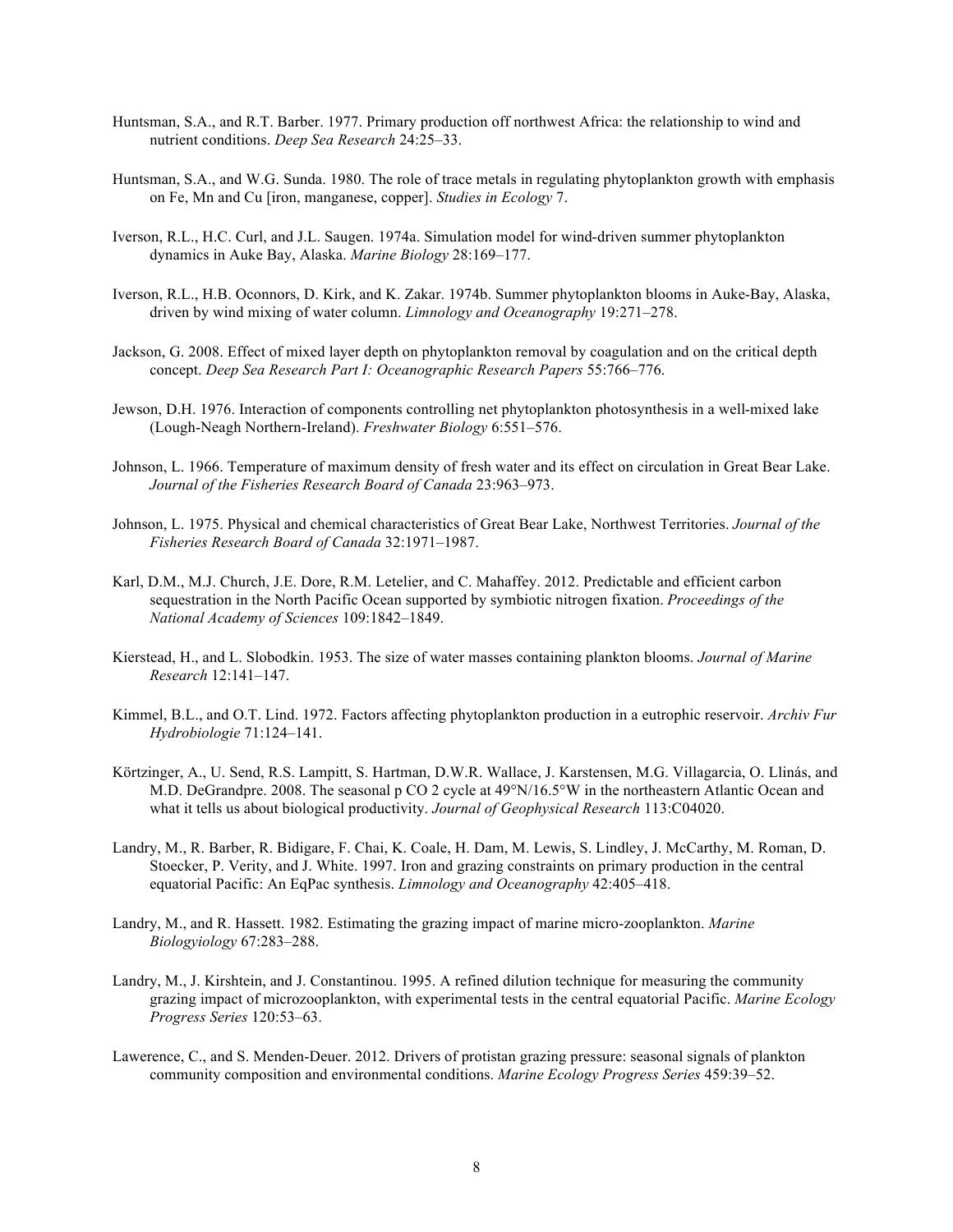- Laws, E., and J. Caperon. 1976. Carbon and nitrogen-metabolism by Monochrysis-lutheri measurement of growthrate-dependent respiration rates. *Marine Biology* 36:85–97.
- Lewis, M.R., D. Hebert, W.G. Harrison, T. Platt, and N.S. Oakey. 1986. Vertical nitrate fluxes in the oligotrophic ocean. *Science* 234:870–873.
- Longhurst, A., and W.G. Harrison. 1989. The biological pump: profiles of plankton production and consumption in the upper ocean. *Progress in Oceanography* 22:47–123.
- Longhurst, A., S. Sathyendranath, T. Platt, and C. Caverhill. 1995. An estimate of global primary production in the ocean from satellite radiometer data. *Journal of Plankton Research* 17:1245–1271.
- Lorenzen, M., and R. Mitchell. 1973. Theoretical effects of artificial destratification on algal production in impoundments. *Environmental Science & Technology* 7:939–944.
- Lozier, M.S., A.C. Dave, J.B. Palter, L.M. Gerber, and R.T. Barber. 2011. On the relationship between stratification and primary productivity in the North Atlantic. *Geophysical Research Letters* 38.
- Lucas, L., J. Cloern, J.R. Koseff, S.G. Monismith, and J.K. Thompson. 1998. Does the Sverdrup critical depth model explain bloom dynamics in estuaries? *Journal of Marine Research* 56:375–415.
- Lund, J.W.G., and J.F. Talling. 1957. Botanical limnological methods with special reference to the algae. *Botanical Review* 23:489–583.
- Mahadevan, A., and A. Tandon. 2006. An analysis of mechanisms for submesoscale vertical motion at ocean fronts. *Ocean Modelling* 14:241–256.
- Mahadevan, A., E. D'Asaro, C. Lee, and M.J. Perry. 2012. Eddy-driven stratification initiates North Atlantic spring phytoplankton blooms. *Science* 337:54–58.
- Mandelli, E.F. 1967. Enhanced photosynthetic assimilation ratios in Antarctic polar front (convergence) diatoms. *Limnology and Oceanography* 12:484–491.
- Margalef, R. 1978. Life-forms of phytoplankton as survival alternatives in an unstable environment. *Oceanologica Acta* 1:493–509.
- Marra, J. 1978a. Phytoplankton photosynthetic response to vertical movement in a mixed layer. *Marine Biology* 46:203–208.
- Marra, J. 1978b. Effect of short-term variations in light intensity on photosynthesis of a marine phytoplankter: A laboratory simulation study. *Marine Biology* 46:191–202.
- Marra, J., and C. Ho. 1993. Initiation of the spring bloom in the northeast Atlantic (47 N, 20 W): a numerical simulation. *Deep Sea Research Part II: Topical Studies in Oceanography* 40:55–73.
- Marra, J., and R. Barber. 2005. Primary productivity in the Arabian Sea: A synthesis of JGOFS data. *Progress in Oceanography* 65:159–175.
- Martin, J., and S. Fitzwater. 1988. Iron deficiency limits phytoplankton growth in the north-east Pacific subarctic. *Nature* 331:341–343.
- Martin, J.H., R.M. Gordon, and S.E. Fitzwater. 1990a. Iron in Antarctic waters. *Nature* 345:156–158.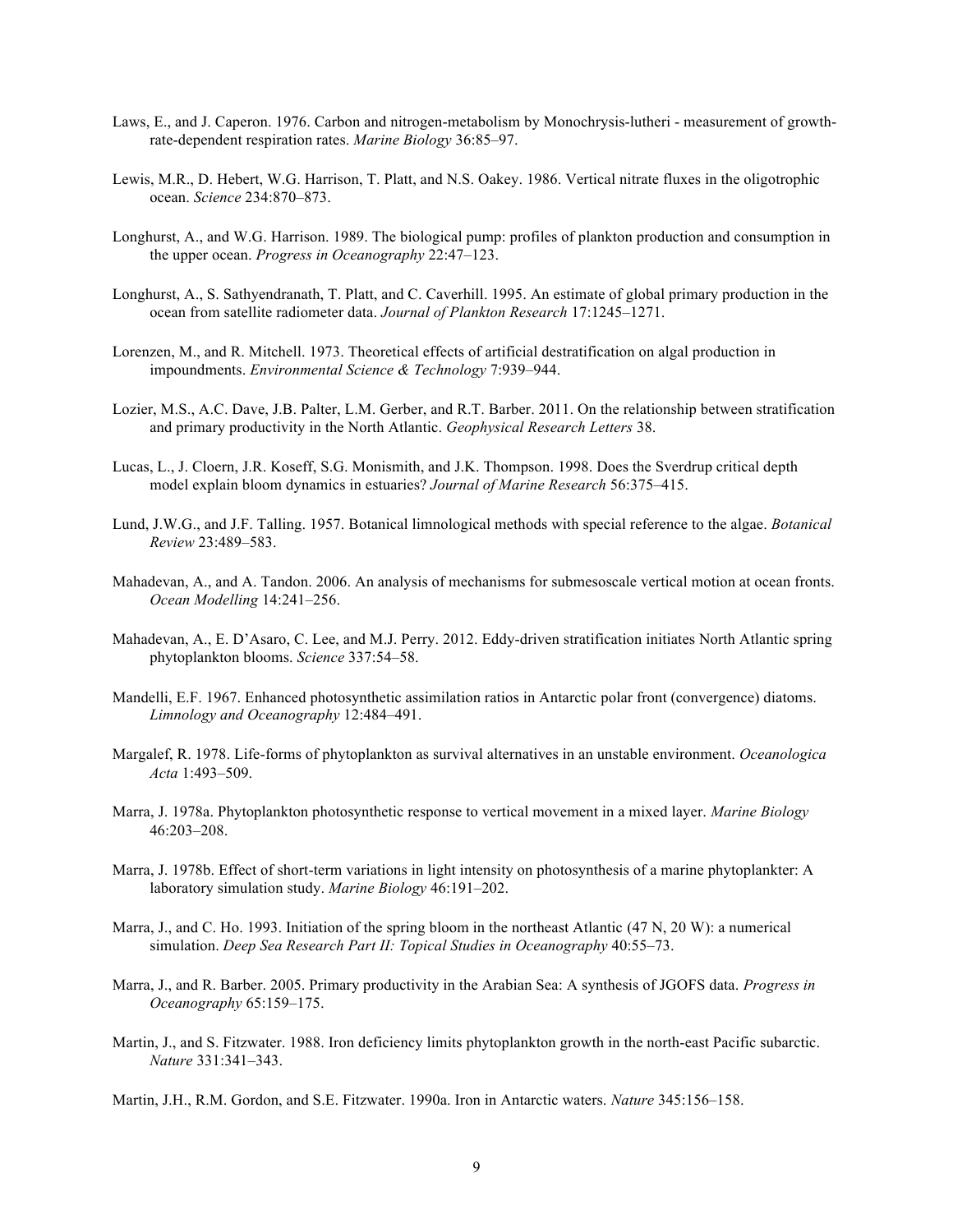- Martin, J.H., R.M. Gordon, S. Fitzwater, and W.W. Broenkow. 1989. Vertex: phytoplankton/iron studies in the Gulf of Alaska. *Deep Sea Research Part A. Oceanographic Research Papers* 36:649–680.
- Martin, J.H., W.W. Broenkow, S.E. Fitzwater, and R.M. Gordon. 1990b. Yes, it does: A reply to the comment by Banse. *Limnology and Oceanography* 35:775–777.
- Matthews, J.B. 1968. On acclimatization of Calanus finmarchicus (Crustacea Copepoda) to different temperature conditions in North Atlantic. *Sarsia* 34:371–382.
- McGowan, J.A., and T.L. Hayward. 1978. Mixing and oceanic productivity. *Deep Sea Research* 25:771–793.
- McQuoid, M.R., and L.A. Hobson. 1995. Importance of resting stages in ndiatom seasonal succession. *Journal of Phycology* 31:44–50.
- Melack, J.M., and P. Kilham. 1974. Photosynthetic rates of phytoplankton in East-African alkaline, saline lakes. *Limnology and Oceanography* 19:743–755.
- Menzel, D.W., and J.H. Ryther. 1961. Annual variations in primary production of the Sargasso sea off Bermuda. *Deep Sea Research* 7:282–288.
- Michaelis, L., and M.L. Menten. 1913. Die kinetik der invertinwirkung. *Biochem z* 333–369.
- Miki, T., and S. Jacquet. 2008. Complex interactions in the microbial world: under-explored key links between viruses, bacteria and protozoan grazers in aquatic environments. *Aquatic Microbial Ecology* 51:195–208.
- Mills, E.L. 1989. *Biological Oceanography: An Early History, 1870-1960*. Cornell University Press, 378 pp.
- Mook, D. 1983. In defense of external invalidity. *American Psychologist* 38:379–387.
- Moore, C.M., M.M. Mills, A. Milne, R. Langlois, E.P. Achterberg, K. Lochte, R.J. Geider, and J. La Roche. 2006. Iron limits primary productivity during spring bloom development in the central North Atlantic. *Global Change Biology* 12:626–634.
- Morel, A. 1991. Light and marine photosynthesis: a spectral model with geochemical and climatological implications. *Progress in Oceanography* 26:263–306.
- Moum, J.N., D.R. Caldwell, and C.A. Paulson. 1989. Mixing in the equatorial surface layer and thermocline. *Journal of Geophysical Research* 94:2005.
- Munawar, M., and I.F. Munawar. 1975. Observations on growth of diatoms in Lake Ontario with emphasis on Melosira-binderana kutz during thermal bar conditions. *Archiv Fur Hydrobiologie* 75:490–499.
- Murphy, G.I. 1971. Clarifying a production model. *Limnology and Oceanography* 16:981–983.
- Nasmyth, P. 1973. Turbulence and microstructure in the upper ocean. *Mémoires de La Société Royale Des Sciences de Liège* 47–56.
- Nelson, D., and W. Smith. 1991a. The role of light and major nutrients. *Limnology and Oceanography*.
- Nelson, D.M., and W.O.J. Smith. 1991b. Sverdrup revisited: Critical depths, maximum chlorophyll levels, and the control of Southern Ocean productivity by the irradiance-mixing regime. *Limnology and Oceanography* 36:1650–1661.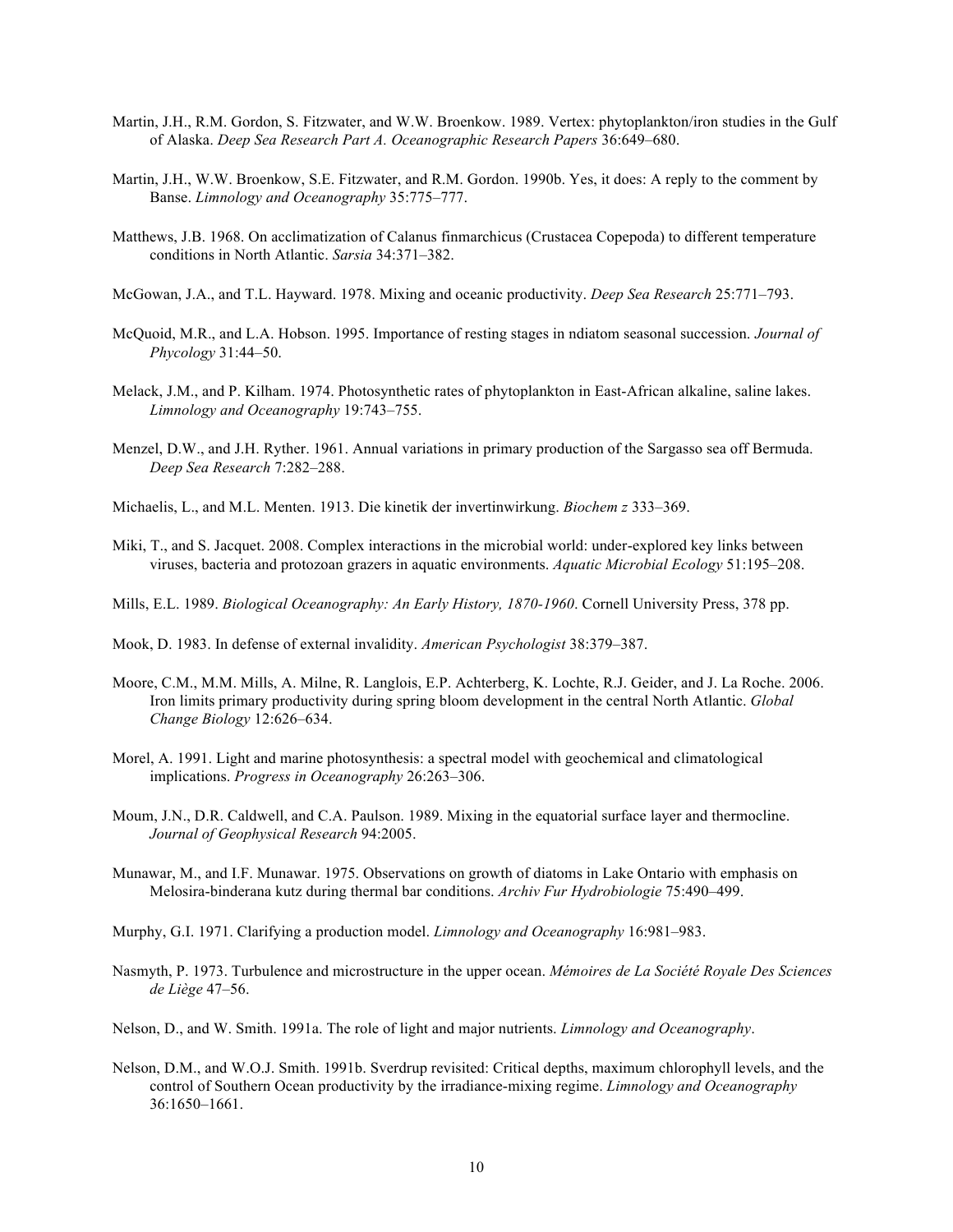Nielsen, E. 1960. Productivity of the oceans. *Annual Review of Plant Physiology* 11:341–362.

- Nielsen, E.S. 1958. The balance between phytoplankton and zooplankton in the sea. *ICES Journal of Marine Science* 23:178–188.
- Nival, P. 1965. Sur le cycle de dictyocha fibula ehrenberg dans les Eaux de surface de la rade de Villefranche-Sur-Mer. *Cahiers de Biologie Marine* 6:67–82.
- Oakey, N. 1982. Determination of the rate of dissipation of turbulent energy from simultaneous temperature and velocity shear microstructure measurements. *Journal of Physical Oceanography* 12:256–271.
- Oakey, N., and J. Elliott. 1982. Dissipation within the surface mixed layer. *Journal of Physical Oceanography* 12:171–185.
- Obata, A., J. Ishizaka, and M. Endoh. 1996. Global verification of critical depth theory for phytoplankton bloom with climatological in situ temperature and satellite ocean color data. *Journal of Geophysical Research* 101:20657–20667.
- Obrien, W.J. 1974. Dynamics of nutrient limitation of phytoplankton algae model reconsidered. *Ecology* 55:135– 141.
- Ōkubo, A. 1980. *Diffusion and Ecological Problems: Mathematical Models*. Springer-Verlag, Berlin-Heidelberg-New York, 254 pp.
- Olson, R., and H. Sosik. 2007. A submersible imaging-in-flow instrument to analyze nano-and microplankton: Imaging FlowCytobot. *Limnology and Oceanography: Methods* 5:195–203.
- Osborn, T. 1974. Vertical profiling of velocity microstructure. *Journal of Physical Oceanography* 4:109–115.
- Owen, R.W. 1989. Microscale and finescale variations of small plankton in coastal and pelagic environments. *Journal of Marine Research* 47:197–240.
- Ozmidov, R. 1965. On the turbulent exchange in a stably stratified ocean. *Atmospheric and Oceanic Physics* 8:853– 860.
- Packard, T.T. 1979. Respiration and respiratory electron-transport activity in plankton from the Northwest African upwelling area. *Journal of Marine Research* 37:711–742.
- Parker, R.R., and J. Sibert. 1973. Effect of pulpmill effluent on dissolved oxygen in a stratified estuary—I. Empirical observations. *Water Research* 7:503–514.
- Parker, R.R., J. Sanderso, C.R. Horwood, and D.H. Heller. 1972. Some facets of impact of pulp mill effluent on Alberni Inlet. *Pulp and Paper Magazine of Canada* 73.
- Parsons, T.R. 1975. Biological oceanography in Canada perspective and review. *Journal of the Fisheries Research Board of Canada* 32:2231–2268.
- Parsons, T.R., L.F. Giovando, and R.J. LeBrasseur. 1966. The advent of the spring bloom in the Eastern Subarctic Pacific Ocean. *Journal of the Fisheries Research Board of Canada* 23:539–546.
- Partensky, F., W. Hess, and D. Vaulot. 1999. Prochlorococcus, a marine photosynthetic prokaryote of global significance. *Microbiology and Molecular Biology Reviews* 63:106–127.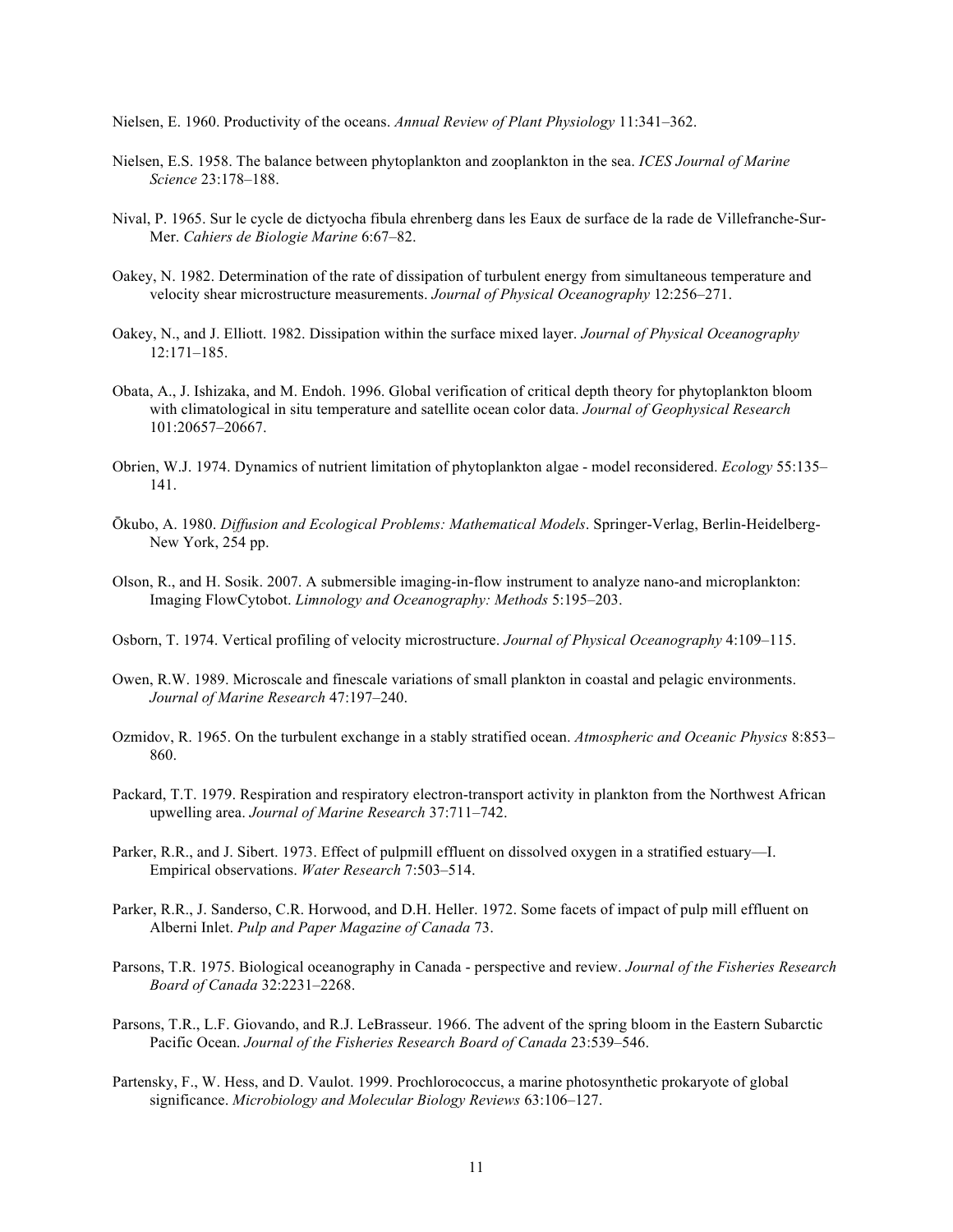Patten, B.C. 1961. Negentropy flow in communities of plankton. *Limnology and Oceanography* 6:26–30.

- Pingree, R.D., P.M. Holligan, and G.T. Mardell. 1978. The effects of vertical stability on phytoplankton distributions in the summer on the northwest European shelf. *Deep Sea Research* 25:1011–1028.
- Pingree, R.D., P.M. Holligan, G.T. Mardell, and R.N. Head. 1976. Influence of physical stability on spring, summer and autumn phytoplankton blooms in Celtic Sea. *Journal of the Marine Biological Association of the United Kingdom* 56:845–873.
- Platt, T. 1972. Local phytoplankton abundance and turbulence. *Deep Sea Research and Oceanographic Abstracts* 19:183–187.
- Platt, T., D.F. Bird, and S. Sathyendranath. 1991. Critical depth and marine primary production. *Proceedings of the Royal Society B: Biological Sciences* 246:205–217.
- Pomeroy, L.R. 1974. The ocean's food web, a changing paradigm. *BioScience* 24:499–504.
- Redfield, A. 1934. On the proportions of organic derivatives in sea water and their relation to the composition of plankton. *University Press of Liberpool* 176–192.
- Richardson, T.L., and G.A. Jackson. 2007. Small phytoplankton and carbon export from the surface ocean. *Science* 315:838–840.
- Richardson, T.L., G.A. Jackson, H.W. Ducklow, and M.R. Roman. 2004. Carbon fluxes through food webs of the eastern equatorial Pacific: an inverse approach. *Deep Sea Research Part I: Oceanographic Research Papers* 51:1245–1274.
- Richardson, T.L., G.A. Jackson, H.W. Ducklow, and M.R. Roman. 2006. Spatial and seasonal patterns of carbon cycling through planktonic food webs of the Arabian Sea determined by inverse analysis. *Deep Sea Research*  Part II: Topical Studies in Oceanography 53:555–575.
- Riley, G. 1946. Factors controlling phytoplankton populations on Georges Bank. *Journal of Marine Research* 6:54– 73.
- Riley, G., and D. Bumpus. 1946. Phytoplankton-zooplankton relationships on Georges Bank. *Journal of Marine Research* 6:33–47.
- Riser, S.C., and K.S. Johnson. 2008. Net production of oxygen in the subtropical ocean. *Nature* 451:323–325.
- Ryther, J.H., and C.S. Yentsch. 1958. Primary production of continental shelf waters off New York. *Limnology and Oceanography* 3:327–335.
- Schei, B. 1974. Phytoplankton investigations in Skjomen, a fjord in North Norway, 1970-1971. *Astarte* 7:17–42.
- Scholin, C., G. Massion, E. Mellinger, and M. Brown. 1998. The development and application of molecular probes and novel instrumentation for detection of harmful algae. *Ocean Community Conference'98 Proceedings* 1:367–370.
- Semina, H. 1960. The influence of vertical circulation on the phytoplankton in the Bering Sea. *Internationale Revue Der Gesamten Hydrobiologie* 45:1–10.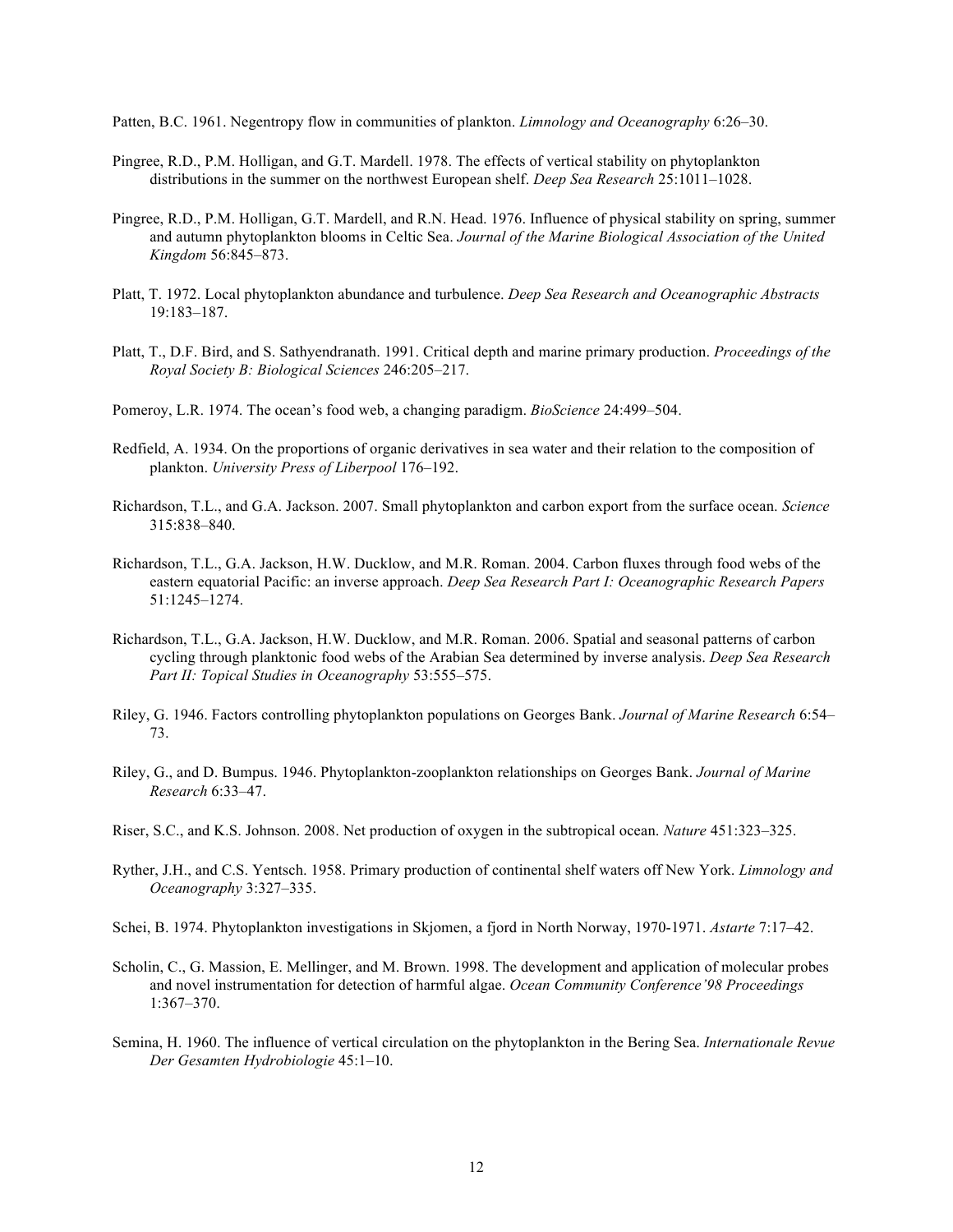- Sevigny, J.M., M. Sinclair, M.I. Elsabh, S. Poulet, and A. Coote. 1979. Summer plankton distributions associated with the physical and nutrient properties of the Northwestern Gulf of St-Lawrence. *Journal of the Fisheries Research Board of Canada* 36:187–203.
- Siegel, D., S. Doney, and J. Yoder. 2002. The North Atlantic spring phytoplankton bloom and Sverdrup's critical depth hypothesis. *Science* 296:730–733.
- Skellam, J. 1951. Random dispersal in theoretical populations. *Biometrika* 38:196–218.
- Smetacek, V., and U. Passow. 1990. Spring bloom initiation and Sverdrup's critical-depth model. *Limnology and Oceanography* 35:228–234.
- Smith, W., and D. Nelson. 1985. Phytoplankton bloom produced by a receding ice edge in the Ross Sea: spatial coherence with the density field. *Science* 227:163–166.
- Sommer, U. 2012. Experimental induction of a coastal spring bloom early in the year by intermittent high-light episodes. *Marine Ecology Progress Series* 446:61–71.
- Sommer, U., and K. Lengfellner. 2008. Climate change and the timing, magnitude, and composition of the phytoplankton spring bloom. *Global Change Biology* 14:1199–1208.
- Souzalima, H.D., and P. Williams. 1978. Oxygen-consumption by planktonic population of an estuary Southampton Water. *Estuarine and Coastal Marine Science* 6:515–521.
- Stadelma.P, J.E. Moore, and E. Pickett. 1974. Primary production in relation to temperature structure, biomass concentration, and light conditions at an onshore and offshore station in Lake Ontario. *Journal of the Fisheries Research Board of Canada* 31:1215–1232.
- Steele, J.H. 1959. The quantitative ecology of marine phytoplankton. *Biological Reviews of the Cambridge Philosophical Society* 34:129–158.
- Steele, J.H. 1962. Environmental control of photosynthesis in the sea. *Limnology and Oceanography* 7:137–150.
- Steele, J.H., and D.W. Menzel. 1962. Conditions for maximum primary production in the mixed layer. *Deep-Sea Research* 9:39–49.
- Stefan, H., T. Skoglund, and R.O. Megard. 1976. Wind control of algae growth in eutrophic lakes. *Journal of the Environmental Engineering Division-Asce* 102:1201–1213.
- Steyaert, J. 1973. Difference in diatom abundance between 2 summer periods of 1965 and 1967 in Antarctic inshore waters (Breid-Bay). *Investigacion Pesquera* 37:517–531.
- Stramska, M., and T. Dickey. 1994. Modeling phytoplankton dynamics in the Northeast Atlantic during the initiation of the spring bloom. *Journal of Geophysical Research* 99:10241–10253.
- Strickla, J. 1965. Phytoplankton and marine primary production. *Annual Review of Microbiology* 19:127–162.
- Strom, S., M. Brainard, J. Holmes, and M. Olson. 2001. Phytoplankton blooms are strongly impacted by microzooplankton grazing in coastal North Pacific waters. *Marine Biology* 138:355–368.
- Strom, S.L., C.B. Miller, and B.W. Frost. 2000. What sets lower limits to phytoplankton stocks in high-nitrate, lowchlorophyll regions of the open ocean? *Marine Ecology Progress Series* 193:19–31.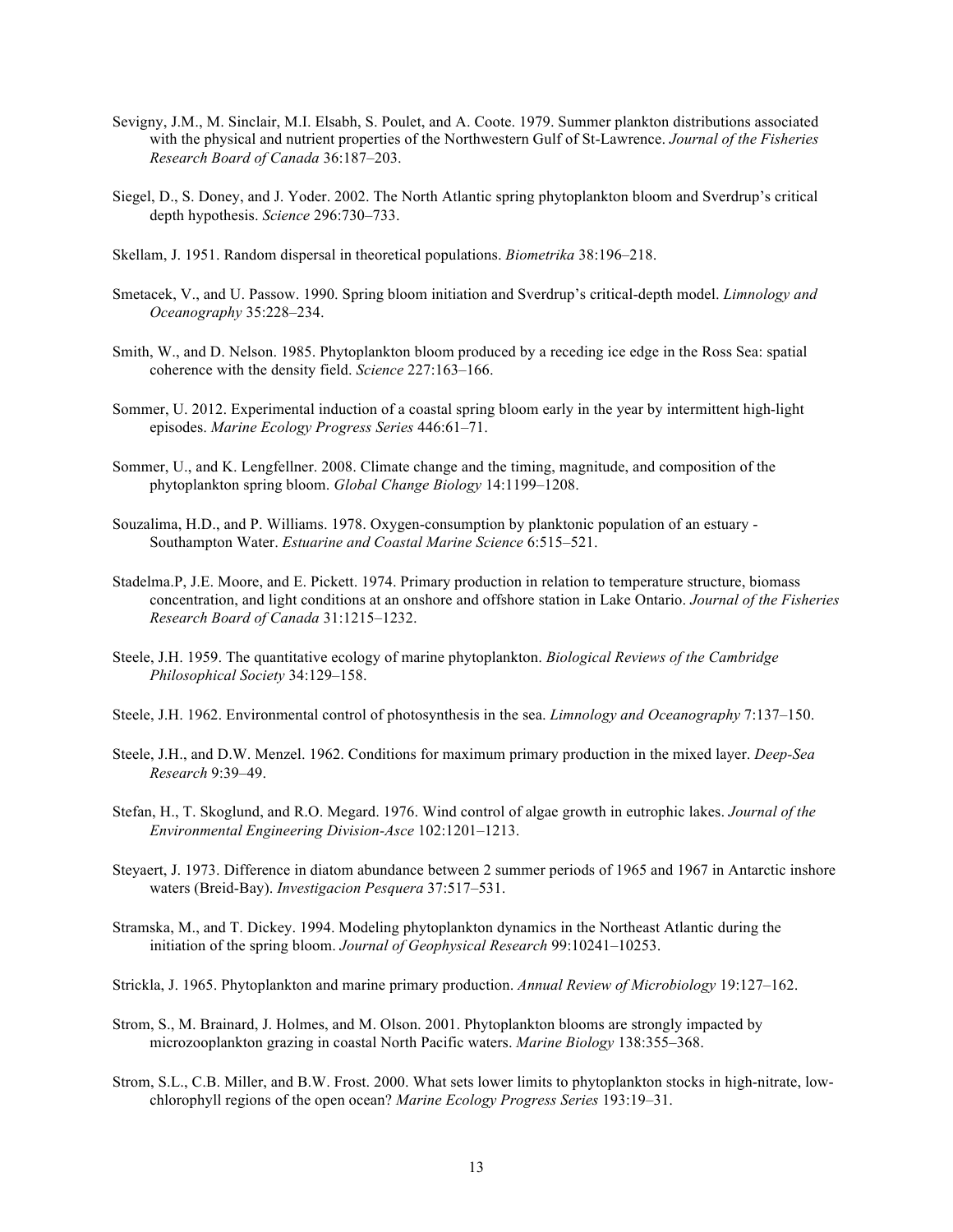- Sunda, W., and S. Huntsman. 1997. Interrelated influence of iron, light and cell size on marine phytoplankton growth. *Nature* 2051:1193–1197.
- Sverdrup, H. 1953. On conditions for the vernal blooming of phytoplankton. *Journal Du Conseil* 18:287–295.
- Takahashi, M., J. Barwellclarke, F. Whitney, and P. Koeller. 1978. Winter condition of marine plankton populations in Saanich Inlet, BC, Canada .1. phytoplankton and its surrounding environment. *Journal of Experimental Marine Biology and Ecology* 31:283–301.
- Talling, J.F. 1961. Photosynthesis under natural conditions. *Annual Review of Plant Physiology and Plant Molecular Biology* 12:133–154.
- Tang, Y., F. Koch, and C. Gobler. 2010. Most harmful algal bloom species are vitamin B1 and B12 auxotrophs. *Proceedings of the National Academy of Sciences* 107:20756–20761.
- Taylor, J., and R. Ferrari. 2011. Shutdown of turbulent convection as a new criterion for the onset of spring phytoplankton blooms. *Geophysical Research Letters* 38:2293–2307.
- Tett, P., and A. Wallis. 1978. General annual cycle of chlorophyll standing crop in Loch Creran. *Journal of Ecology* 66:227–239.
- Thomas, C.W. 1966. Vertical circulation off Ross Ice Shelf. *Pacific Science* 20:239–245.
- Thorpe, S. 1977. Turbulence and mixing in a Scottish loch. *Philosophical Transactions for the Royal Society of London. Series A, Mathematical and Physical Sciences* 286:125–181.
- Thorpe, S. 2005. *The Turbulent Ocean*. Cambridge University Press, New York, NY, 439 pp.
- Tilzer, M.M., and C.R. Goldman. 1978. Importance of mixing, thermal stratification and light adaptation for phytoplankton productivity in Lake Tahoe (California-Nevada). *Ecology* 59:810–821.
- Townsend, D., and M. Keller. 1992. Spring phytoplankton blooms in the absence of vertical water column stratification. *Nature* 360:59–62.
- Townsend, D., and L. Cammen. 1994. Causes and consequences of variability in the timing of spring phytoplankton blooms. *Deep Sea Research Part I: Oceanographic Research Papers* 41:747–765.
- Vanderho, L., B. Dana, D. Emerich, and R.H. Burris. 1972. Acetylene reduction in relation to levels of phosphate and fixed nitrogen in Green Bay. *New Phytologist* 71:1097–1105.
- Vegter, F. 1977. Closure of Grevelingen Estuary its influence on phytoplankton primary production and nutrient content. *Hydrobiologia* 52:67–71.
- Venrick, E.L., J.A. McGowan, D.R. Cayan, and T.L. Hayward. 1987. Climate and chlorophyll a: Long-term trends in the Central North Pacific Ocean. *Science* 238:70–72.
- Walsh, J.J. 1971. Relative importance of habitat variables in predicting distribution of phytoplankton at ecotone of Antarctic upwelling ecosystem. *Ecological Monographs* 41:291–309.
- Ward, B., and J. Waniek. 2007. Phytoplankton growth conditions during autumn and winter in the Irminger Sea, North Atlantic. *Marine Ecology Progress Series* 334:47–61.